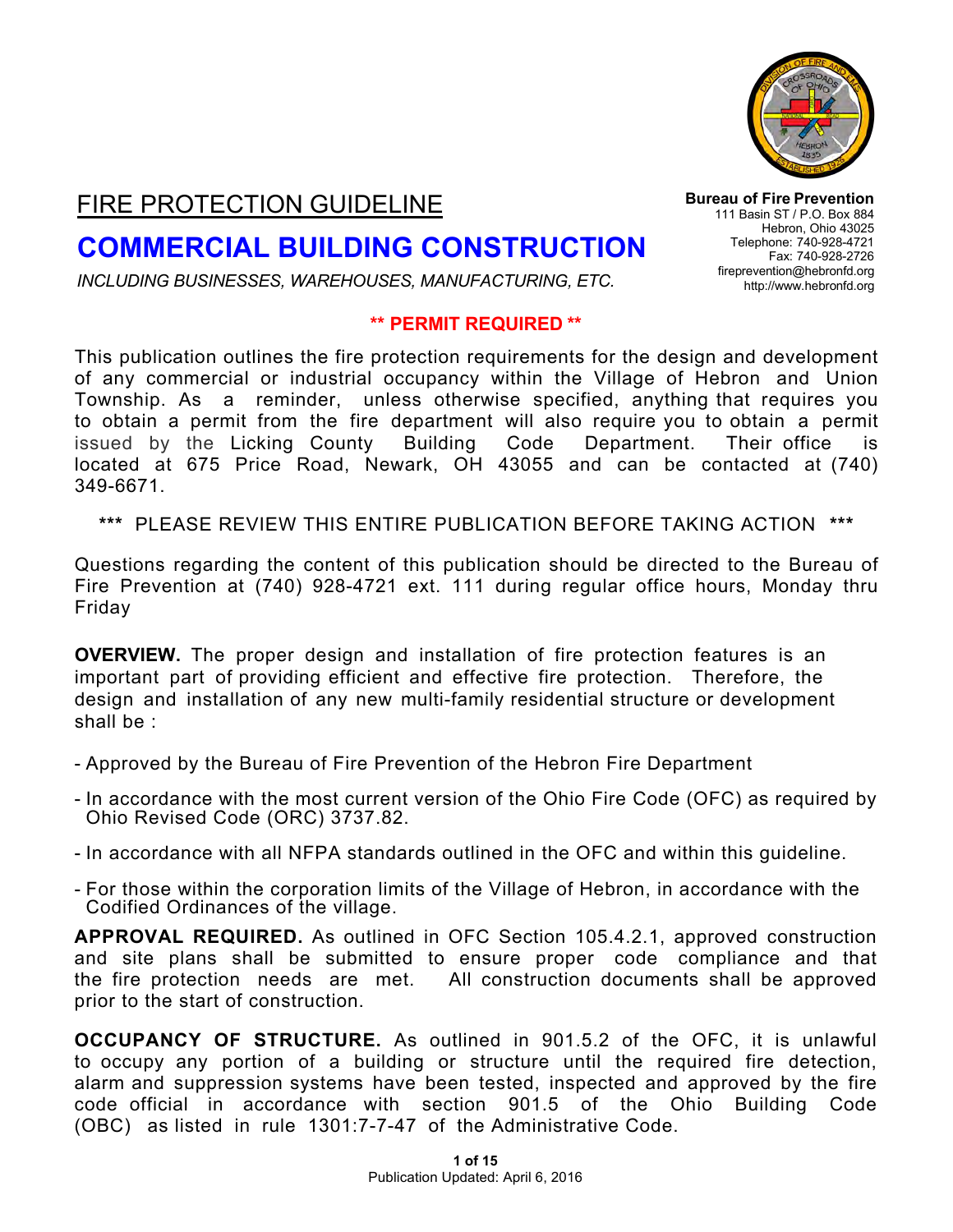**NEED FOR A PERMIT.** With any construction project, there is the potential need to obtain various types of permits from multiple different agencies. Additionally, there are agencies who may not require a permit, but an inspection by their agency is required by law. Since it can be difficult to ensure that all of these requirements are met, this guideline has listed the requirements necessary for the design, construction, and/or alteration of those types of work that are commonly found in the construction process. Please note that this may not constitute the complete list of requirements and, as such, the developer is responsible to ensure that all required permits are obtained.

## **GENERAL**

#### LAND DEVELOPMENT

- Permits: Village of Hebron, Office of Community Development\*
- Inspections: Community Development Coordinator\*; Fire Marshal

#### BUILDING CONSTRUCTION (Any Type)

- Permits: Licking County Building Code Department
- Inspections: Building Code Inspector

#### OCCUPANCY OF BUILDING

- Permits: Village of Hebron, Office of Community Development\*; Licking County Building Code Department; Hebron Fire Department, Bureau of Fire Prevention

- Inspections: Community Development Coordinator\*; Building Code Inspector; Fire Marshal

## **SPECIFIC PROJECTS**

#### FIRE SERVICE WATER MAINS & HYDRANTS

- Permits: Village of Hebron, Office of Community Development\*; Licking County Building Code Department; Hebron Fire Department, Bureau of Fire Prevention - Inspections: Village of Hebron Water Superintendent\*\*; Building Code Inspector; Fire Marshal

#### FIRE DETECTION/SUPPRESSION/SPRINKLER/STANDPIPE SYSTEMS

- Permits: Licking County Building Code Department; Hebron Fire Department, Bureau of Fire Prevention - Inspections: Building Code Inspector; Fire Marshal

*\* = Only applies to those within the Village of Hebron Corp Limits \*\* = Only applies to those receiving service from the Village of Hebron*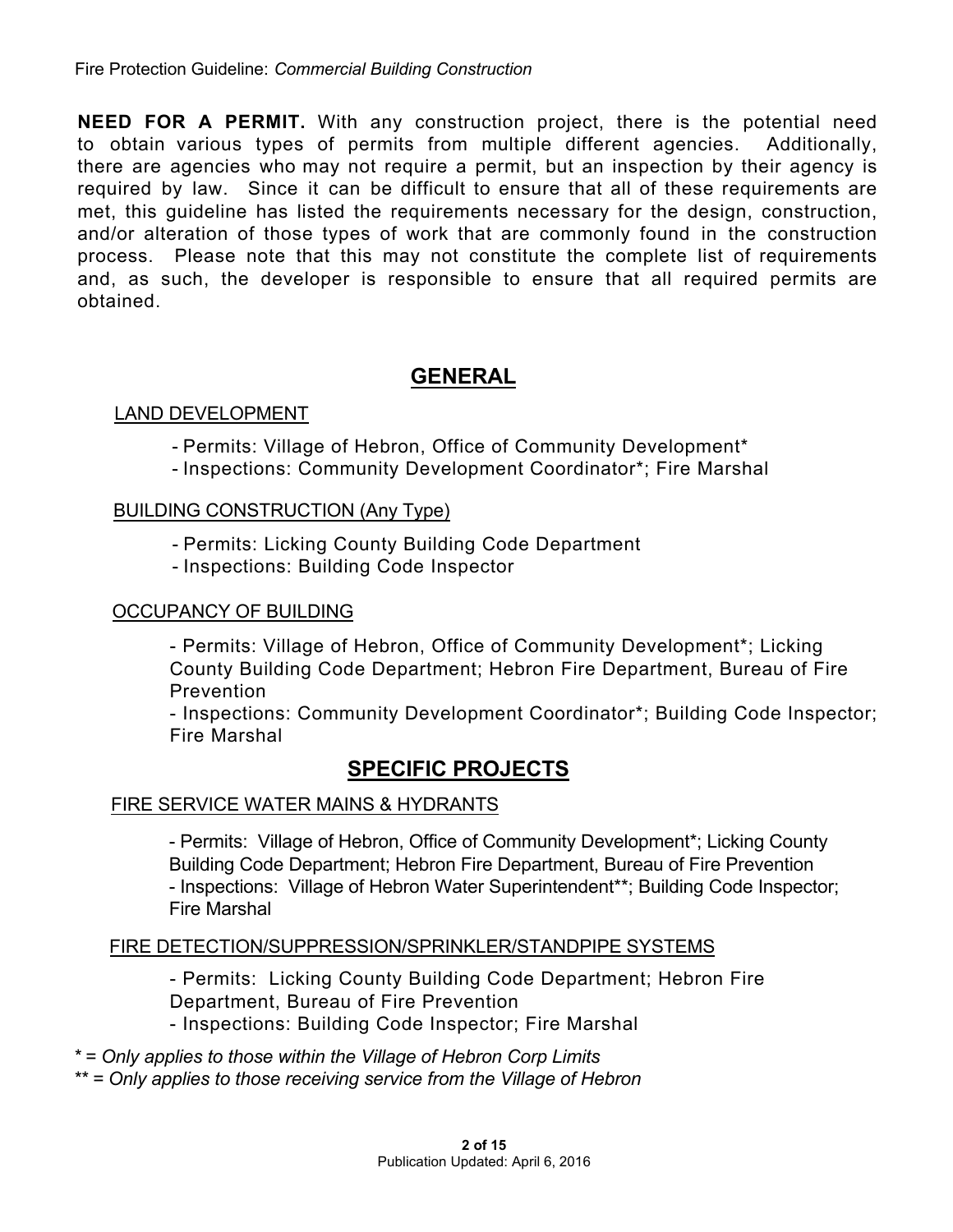# **WORK WITHOUT A PERMIT**

The construction or alteration of a multi-family residential building or complex without the proper permits or inspections is ILLEGAL and as a result, may incur fines from any/ all agencies that apply. Those violations that require a permit or inspection from the Bureau of Fire Prevention may be punishable by a fine of up to \$1,000/day until proper compliance is achieved.

# **INSPECTIONS**

Throughout the construction process, multiple inspections of the site by the Fire Marshal may be necessary and is dependent upon the type of work that is being performed. These inspections are in addition to the final Life Safety Inspection, which is required by law in order to occupy a building. It is also important to note that receiving an inspection from only one of the agencies involved does not eliminate the need for an inspection from any other agency that requires it. This inspection must be scheduled by the responsible party for a date at least three business days prior to the desired date and time of inspection and should be coordinated with all agencies involved to reduce the need for multiple inspections. The approved construction plans must be available at the inspection location. To schedule an inspection, please call the Bureau of Fire Prevention at (740) 928-4721 Ext. 111 during business hours.

Life Safety Inspections. The ability to occupy the building, or portion thereof affected, is finalized through a final site inspection. Like other inspections, it is important to coordinate the life safety inspection with all parties involved. Like with those agencies requiring an inspection, it is important to ensure that the appropriate contractors are also present at the inspection.

# **DURING CONSTRUCTION**

The fire marshal has full authority, per OFC 104.3, to enter the grounds or building to ensure the proper compliance of the fire code at any time. The Bureau of Fire Prevention understands that a visit from the fire [marshal](http://www.hebronfd.org/forms/fpsp.pdf) can cause delays during a construction project, so the bureau will only cause an interruption to your daily activities when it is deemed necessary. Otherwise, the Fire Marshal will coordinate their visit to your site with the project manager to ensure that your project runs smoothly.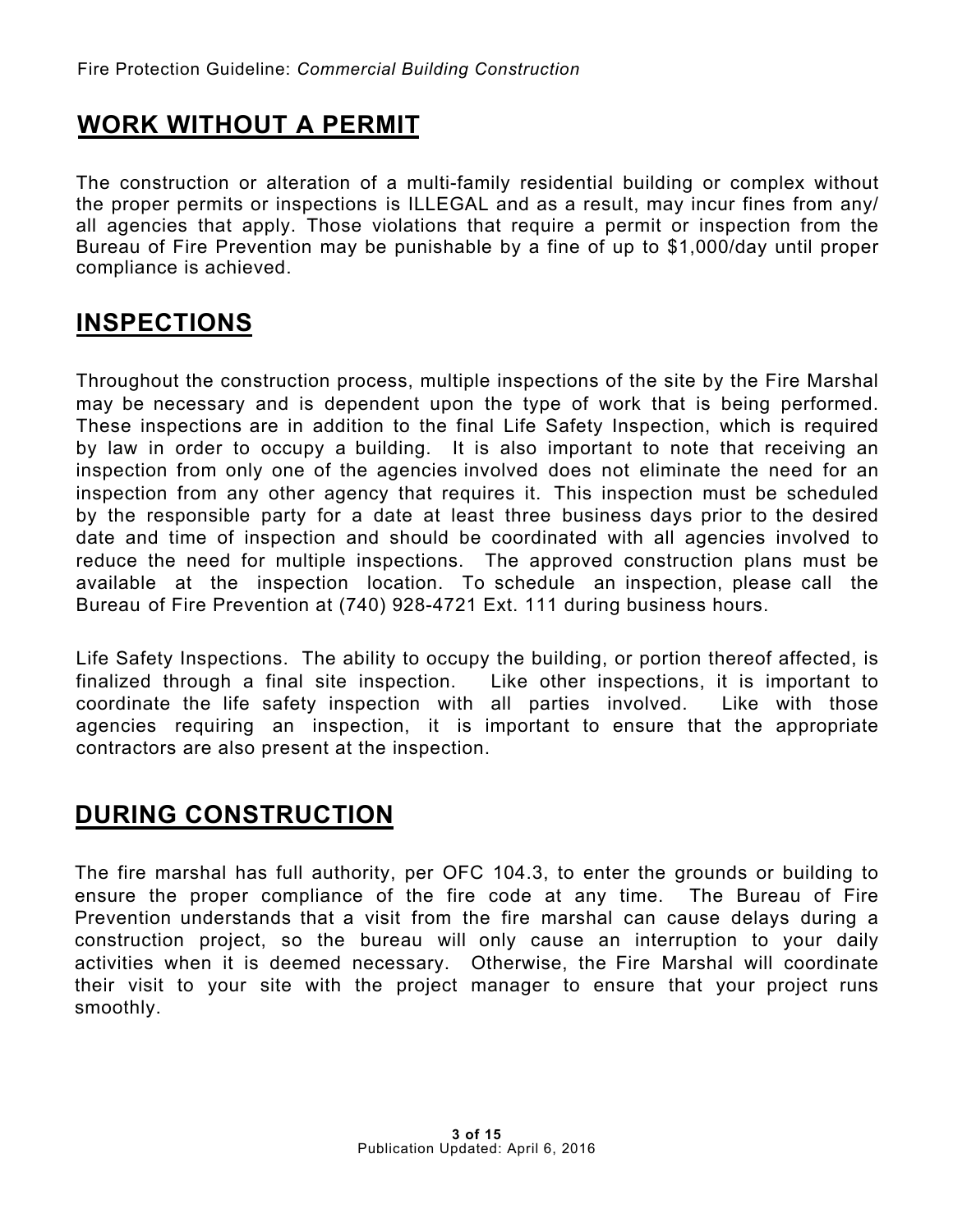# **SPECIFICATIONS & REQUIREMENTS**

## **FIRE SERVICE WATER MAINS**

I. **General.** All aspects related to the construction of fire service water distribution systems shall comply with the following, unless otherwise specified within this document:

- a. Ohio Fire Code *(most current edition)*
- b. Ohio Building Code *(most current edition)*
- c. NFPA 24 Standard for the Installation of Private Fire Service Mains and Their Appurtenances *(2013 Edition)*\*\*
- d. Codified Ordinances of the Village of Hebron (HCO)\*
- e. NFPA 1142 Standard on Water Supplies for Suburban and Rural Fire Fighting *(2012 Edition)*, Chapter 7 & 8 as applicable
- f. American Water Works Association (AWWA) Manual M31 Distribution Requirements for Fire Protection *(4th Edition)*

II. **System Design.** At a minimum, the water distribution system shall be designed to provide enough water necessary to protect the building requiring the greatest fire flow for a minimum duration of 2 hours, as required by OFC 507.1. The fire flow shall be calculated for every building that the system is designed to protect using the Insurance Services Organization (ISO) Fire Flow Formula. Engineering design calculations shall be provided to the Fire Marshal to confirm that the system is designed to meet the necessary demand.

III. **Water Main Layout.** Fire service water mains shall be installed as outlined.

- a. Water Main Loop. Based on an analysis of the hazard protected and of the existing or proposed water system, the Fire Department may require that the hydrants mains be served from two directions (looped) or two sources of water supply.
- b. Placement. The location of the water mains shall be at the discretion of the fire code official. This is to ensure that the design of the system does not impede fireground operations.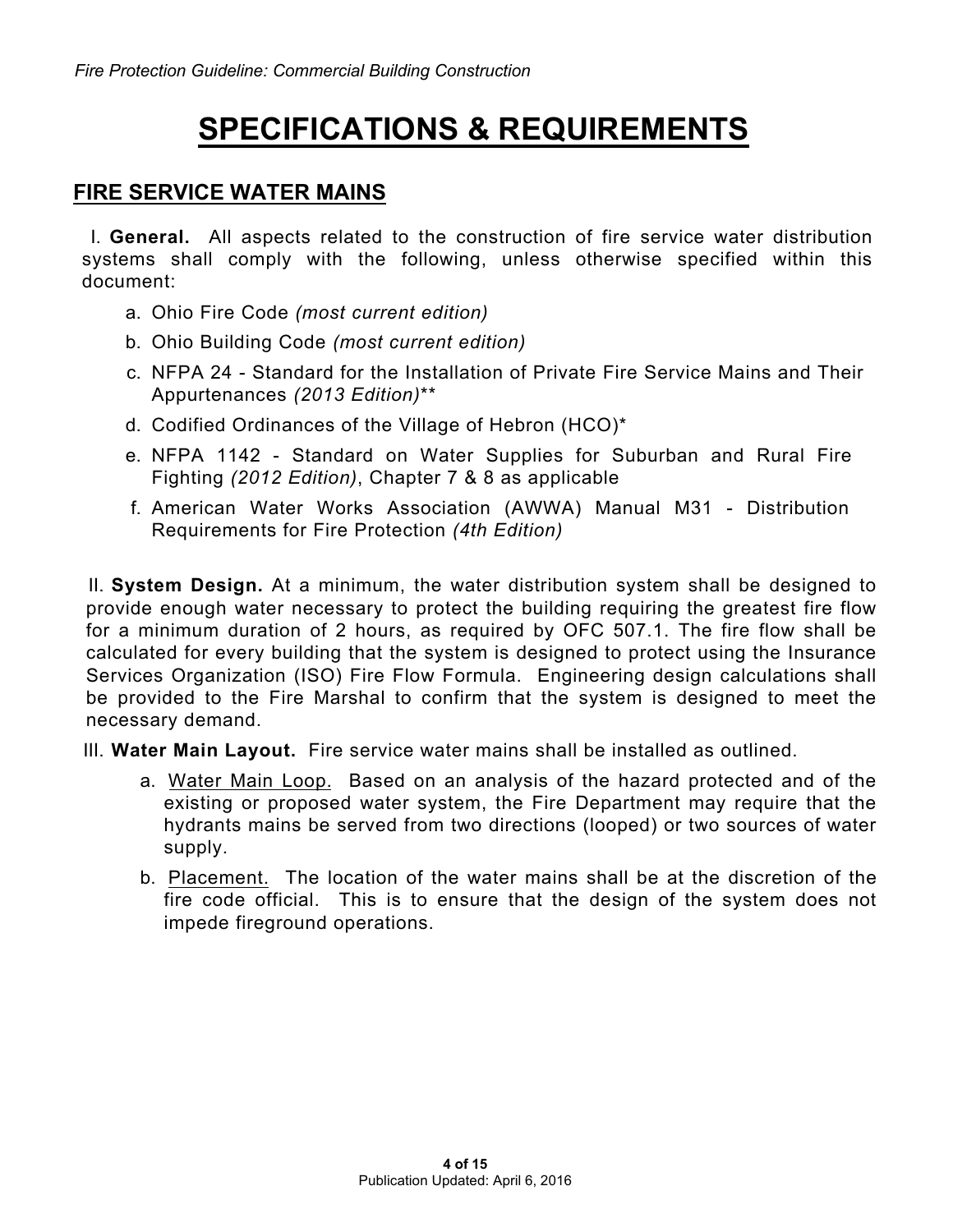## **FIRE HYDRANTS**

- I. **Specifications.** All fire hydrants installed shall meet the following design specifications.
	- a. Paint. All paint utilized on a fire hydrant shall be oil-based paint and be of the appropriate OSHA Safety color. Any hydrant received from the manufacturer that is of the correct color, but not of the correct shade, shall be repainted the correct OSHA Safety color.
	- b. Barrel Color. All fire hydrant barrels shall be painted using the color scheme outlined to aid in identification (HCO 1189.04).
		- i. OSHA Safety Yellow Village of Hebron municipal hydrants
		- ii. OSHA Safety Red All privately owned/industrial hydrants
	- c. Bonnet Color. All fire hydrant bonnets, regardless of ownership, shall be painted to meet those requirements outlined in NFPA 291 - Recommended Practice for Fire Flow Testing and Marking of Hydrants (2013 Edition). The bonnet color shall be painted the appropriate color to match it's flow rating at 20 PSI.
- II. **Style.** All fire hydrant barrels shall be manufactured by the Mueller Company and shall be designed with the following.
	- a. One (1) four-and-one-half (4 1/2) inch outlet with a five (5) inch Storz connection.
	- b. Two (2) two-and-one-half (2 1/2) inch outlets with National Standard Thread (NST)
	- c. Have a six (6) inch mechanical joint inlet connection
	- d. A five-and-one-half  $(5 \frac{1}{2})$  inch main valve opening
	- e. A one (1) inch to seven-eighths (7/8) inch square tapered
	- f. Hydrants will be furnished with a 5-foot bury depth unless otherwise shown on the plans
	- g. Hydrants shall be self-draining

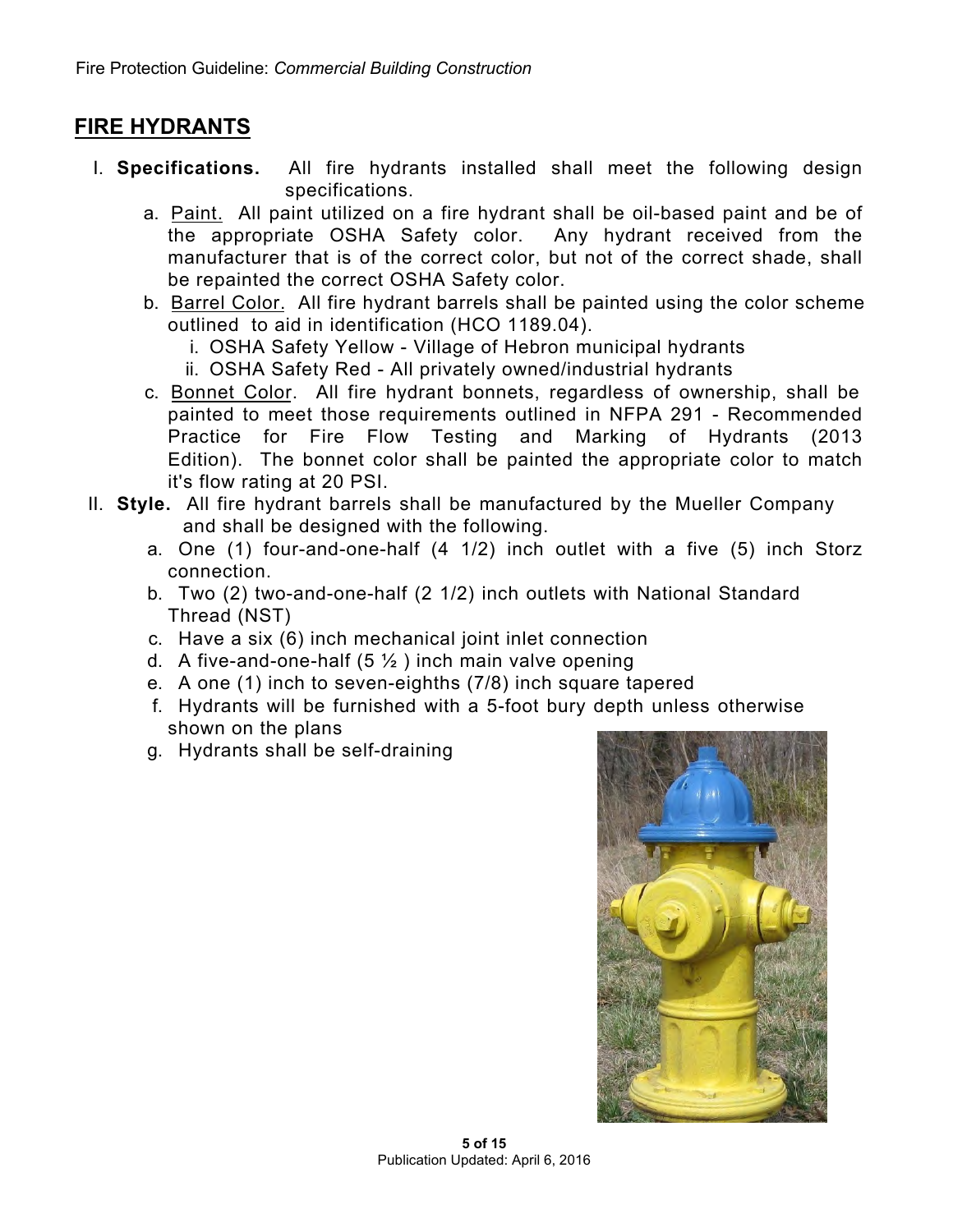#### III. **Installation.**

- b. Spacing. The minimum distance separating two (2) municipal hydrants or two (2) private hydrants shall not exceed 300 feet.
- c. Distance of Travel. The minimum distance of travel on a fire apparatus access road from the closest fire hydrant to any portion of any structure shall not exceed 400 feet.

c. Height. The height of the fire hydrant shall be less than 18 inches, measured from the center of the Storz outlet to the final finished grade.





d. Obstructions. Fire hydrants shall be visible from the fire lane approach unless specifically approved by the fire code<br>official (OFC 507.5.4). A clear. official (OFC 507.5.4). A clear, unobstructed space of 3 feet around the fire hydrants shall be maintained at all times (OFC 507.5.5). This includes trees, shrubs, chained bicycles, parking of vehicles and temporary signs.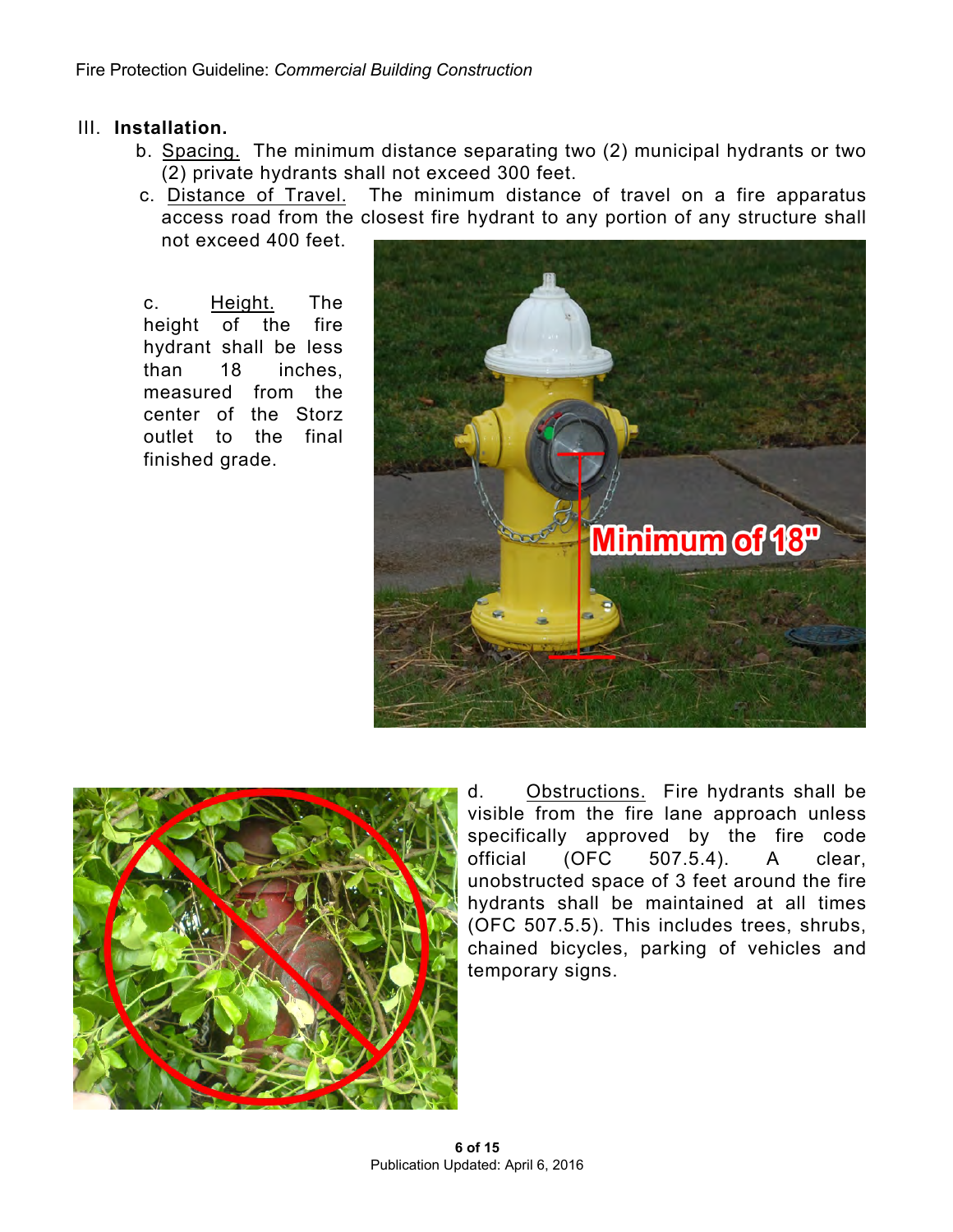- e. Fire Department Connection. In those buildings equipped with a fire department connection (FDC), a fire hydrant shall be located within 20 feet of the connection.
- f. Impact Protection. When a fire hydrant's location increases the chance of being damaged by an outside force, impact protection shall be installed that meets the requirements of OFC 312.





- g. Shut Off Valve. The shut off valve for a hydrant shall be located within 5 feet of the hydrant it controls.
- h. Cap Chains. All outlet cap retainer chains and their respective hardware shall be removed from the hydrant.
- i. Set Back. Fire hydrants shall be placed two (2) feet clear behind the back of the curb or eight (8) feet from the edge of the pavement on uncurbed streets (HCO 1189.04)
- j. Fire Pump Support Hydrants. Any private fire hydrant located between the municipal water connection and a fire pump shall have a 5" Knox Locking Cap installed on the 5" Storz outlet. This is to prevent accidental use while the fire pump is in operation.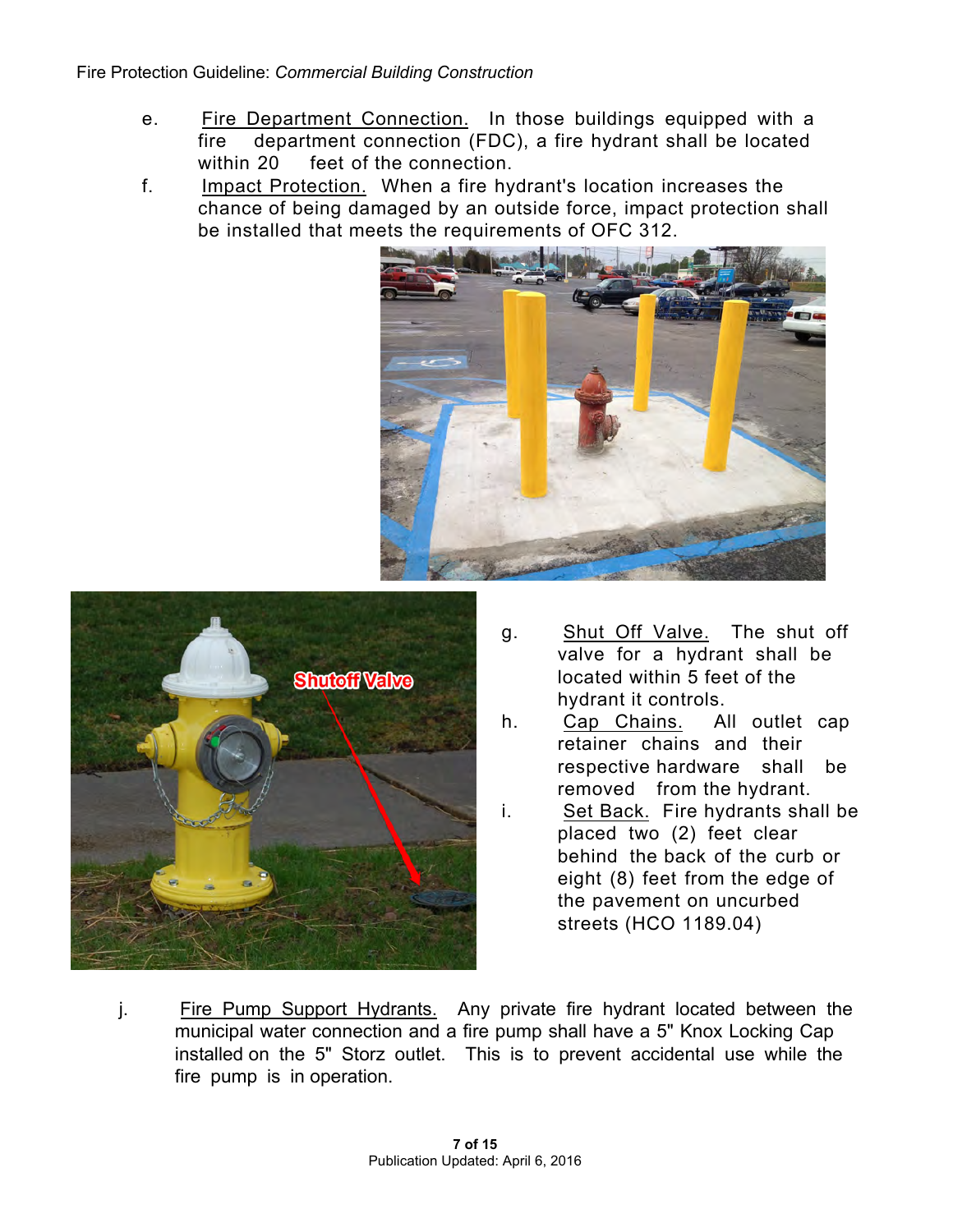## **FIRE APPARATUS ACCESS ROADS**

**I. Where Required.** The access provided for fire apparatus shall be designed so that it does not exceed 150 feet from any portion of the ground floor of a building. Should public access streets, parking lots, private drives, etc. not allow for this this to occur, fire apparatus access roads shall be constructed (OFC 503.1.1).

a. Additional Access. The fire code official is authorized to require additional access roads as necessary (OFC 503.1.2). An assessment for this need is not only based on the access distance described above, but also on such aspects as building design, contents, building use, exposures, etc.

b. Dimensions. All fire apparatus access roads, including public roadways, shall have an unobstructed width of not less than 20 feet, exclusive of shoulder, except for approved security gates. An unobstructed vertical clearance of not less than 14 feet shall be maintained at all times (OFC 503.2.1).

c. Surface. All fire apparatus access roads shall be surfaced to allow for all weather driving and be constructed to handle the weight loads of the apparatus. The grade shall exceed 10%.

d. Dead End Roads. Fire apparatus access roads that exceed 150 feet in length shall be equipped with an area for the apparatus to turn around that meets the requirements displayed below (OFC 503.2.5).

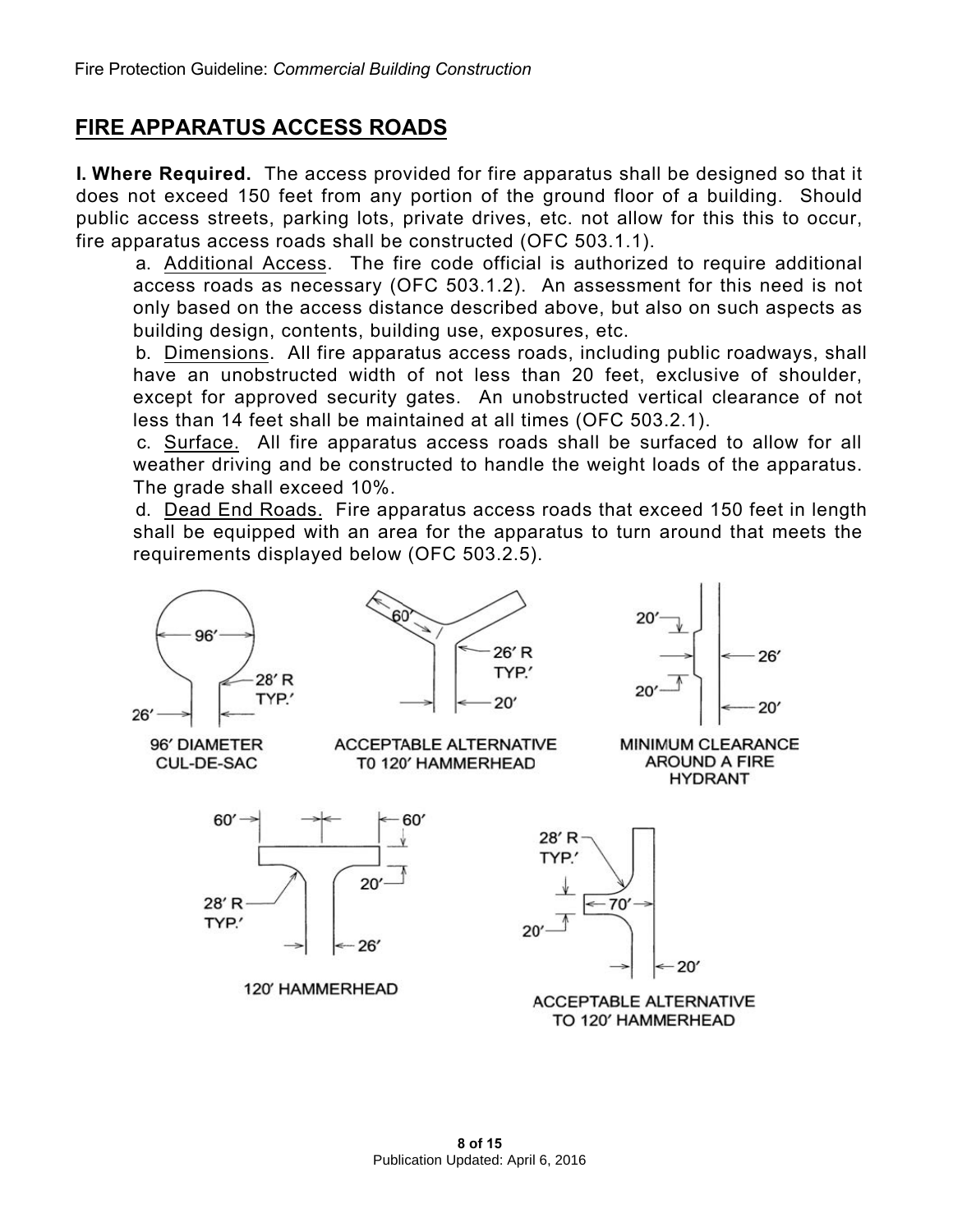e. Bridges. Any bridge that is used as part of a fire apparatus access road shall be a minimum of 20' wide and designed to handle the weight of the apparatus. In the event that a bridge is not capable of being used by fire apparatus, barriers, approved signs, or both shall be installed (OFC 503.2.6). f. Gates. Any gate installed that requires access by fire apparatus shall be a minimum of 20' wide. A Knox Key Switch shall also be installed at the exterior entrance of each gate and within 3 feet of the main control panel.

**II. Fire Lanes.** The Fire Marshal has the authority to require the installation of fire lanes. These lanes shall be marked by approved signs or markings on the ground and read "NO PARKING - FIRE LANE" (OFC 503.3). Ground marking requirements shall be determined by the Fire Marshal at the time of plan review. Signs approved for use shall meet the following requirements:

- Sign shall be made of aluminum
- Reflective red block lettering on a white background

*Examples of Approved Fire Lane Signs*



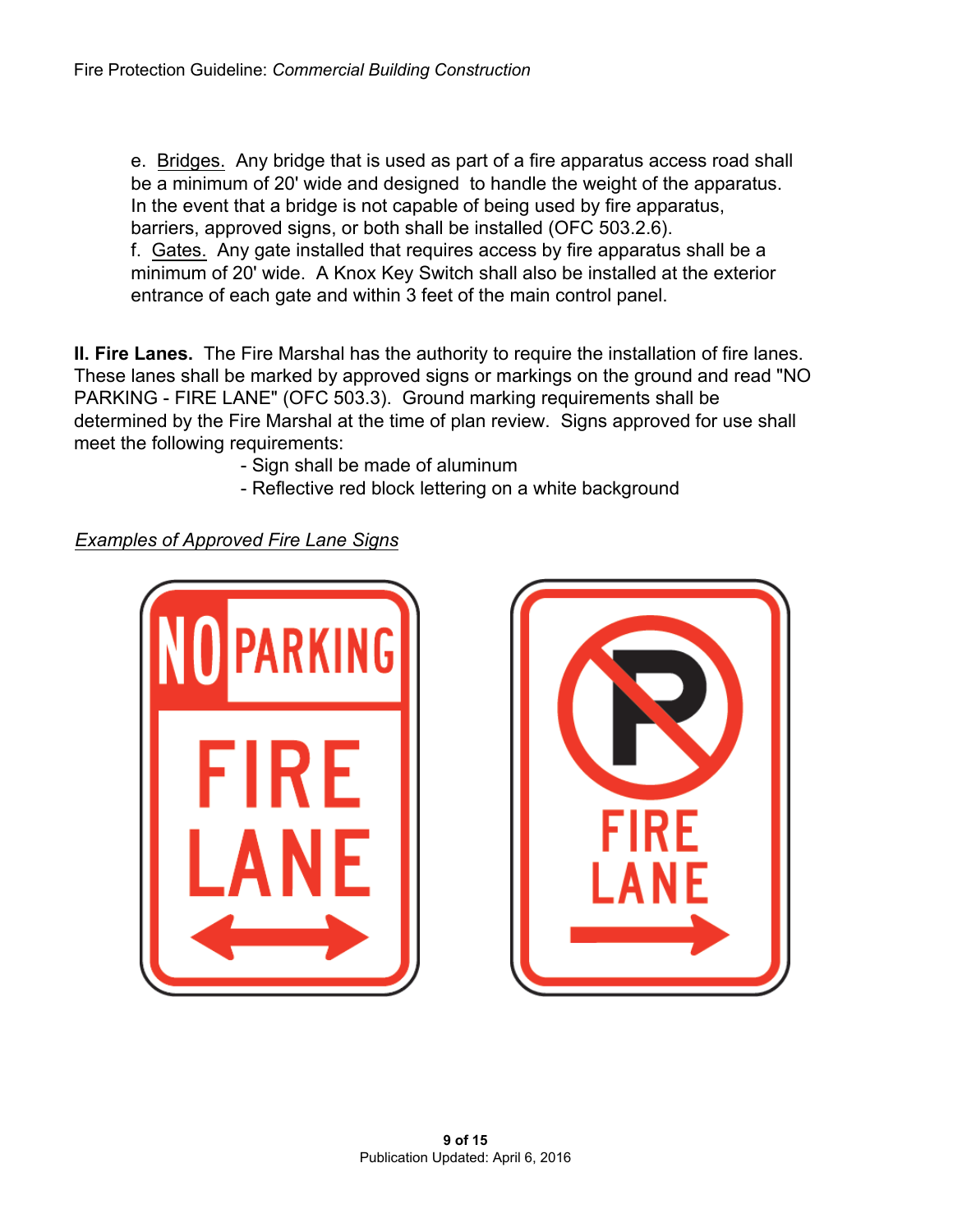# **KEY BOXES**

#### **I. Where Required.**

a. Commerical/Multi-family Residential Occupancies. A minimum of one (1) Knox Box shall be installed on the exterior of each multi-family occupancy (OFC 506.1). Exception: For those complexes or developments where multiple structures of the same design exist, the Fire Marshal may require Knox Box/s at strategic locations to help reduce the amount of boxes needed.

b. Elevators. Any occupancy equipped with a passenger or freight elevator shall install a Knox Elevator/Lobby Box within 3 feet of all elevator doors on the ground floor. All keys relating to the elevator, such as the elevator door key, fire department control key, and key to the elevator control room, shall be contained within it. c. Apartment Access. For R-1, R-2, and R-4 occupancies that do not have the ability to provide a single master key to access all individual rooms/apartments, a Knox Elevator/Lobby Box shall be installed inside the main lobby or other location directed by the Fire Marshal. For occupancies that already have this box for an elevator, an additional box is not required.

**II. Specifications.** The Knox Box shall have a hinged door and be large enough that the door can be shut with ease. Any Knox Box that is too small for the amount of keys required shall be required to be replaced. Other options, such as the color or alarm integration, recessed versus flush mount, etc. is at the discretion of the building owner. The Knox Box is not permitted to be painted (OFC 506.1).

#### **III. Mounting.**

a. Height. Knox Boxes shall be mounted 24" - 60" from the bottom of the box to the finish grade below, unless otherwise directed by the Fire Marshal. This is to ensure that its visibility is not obstructed by snow or vegetation and is easily reachable. b. Method of Mounting. It is at the discretion of the building owner as to the method in which the Knox Box is mounted, pending it does not impede the operation, visibility, or access of the box. When the mounting of the box to the building is not desired, it is acceptable to mount the box to a post in the ground. All other mounting requirements shall apply.

c. Location. Unless otherwise directed by the Fire Marshal, the Knox Box shall be located within five (5) feet of the main entrance to the structure. When the typical main entrance is not primarily used or when placing it at the main entrance is not practical, the Fire Marshal may alter the box's required location. The box must be visible from the normal driving path, unless otherwise directed by the Fire Marshal.

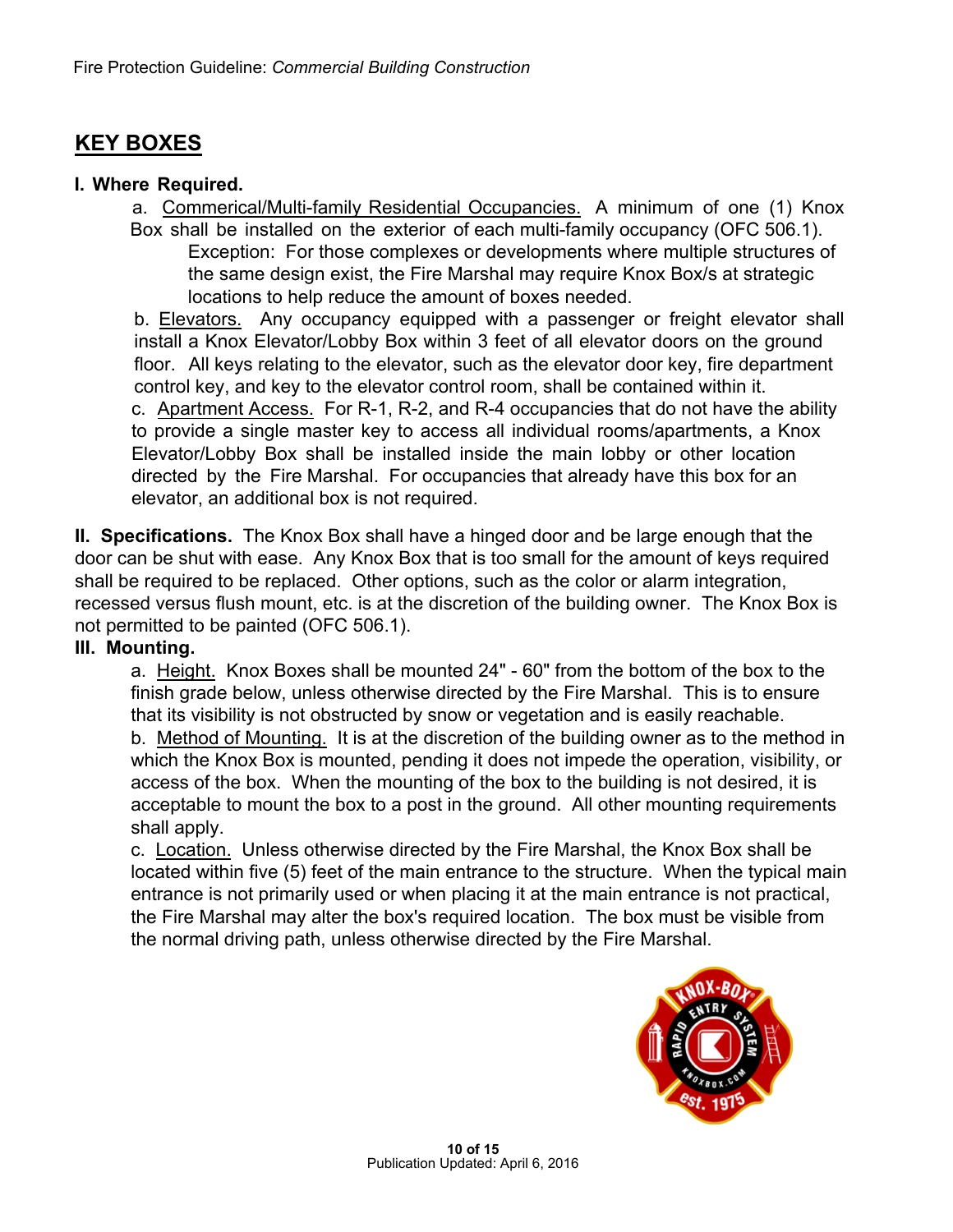## **Instructions for ordering Knox Boxes and other components**

1. Go to [http:www.knoxbox.com a](http://www.knoxbox.com)nd mouse over "Rapid Entry System" on the navigation bar.

2. Select "Property Owner" from the drop down list.

3. Type "Hebron" in the "DEPARTMENT NAME OR CITY" field and select "OHIO" from the STATE drop down.

4. Ensure that the fire department you are choosing is "Hebron Fire Dept" and click "SELECT" under our department logo.

5. Place your order for the items needed.

*Handwritten order forms are also available from the Bureau of Fire Prevention if needed. All Knox items will be shipped directly to the address that is provided by the ordering party. Please note that the only key that is capable of accessing the box is possessed by the Hebron Fire Department. The building owner will not be able to access the box. Once a Knox item is installed, a fire department representative will meet with the building owner to secure the device.*

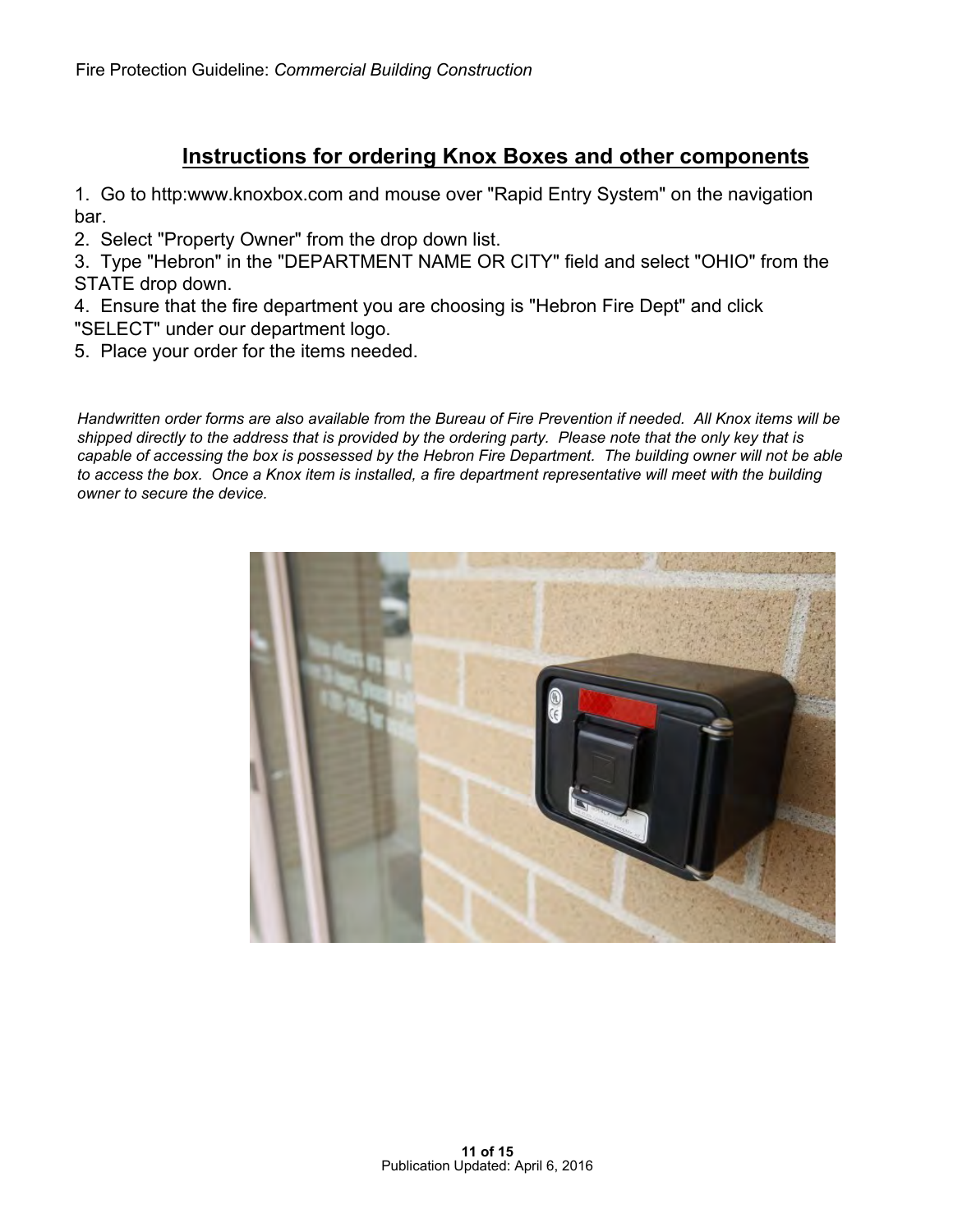#### **FIRE ALARM SYSTEMS**

**I. Where Required.** Fire alarm systems shall be installed as required by the Licking County Building Code Department.

**II. Fire Alarm Control Panels.** The primary fire alarm control panel shall be located near the main entrance to the building or just inside the entrance in the common lobby area, unless otherwise indicated by the Fire Marshal. The panel shall be easily identifiable and shall not blend in with the surroundings, be located inside a closet/room/cabinet, or be hidden in any other way.

a. Annunciator Panels. The Fire Marshal may require additional annunciator panels to be placed in other parts of the building. These panels shall, at a minimum, have the ability to reset the alarm system, identify the location and type of the fire alarm, and silence the system. With the exception of the main entrance door, all interior and exterior doors leading to a fire alarm control panel or annunciator shall have an approved sign that meets the following requirements:

- Exterior mounted signs shall be constructed of aluminum.
- Interior mounted signs shall be constructed of plastic or aluminum.
- Signs shall either be red on white or white on red
- Signs shall contrast with the background.
- Lettering/Numbering shall be block
- Sign shall be a minimum of 10" wide

*Examples of Approved Sign Designs*



b. Alarm Points. All fire alarm panels with a digital display shall clearly indicate the location and type of alarm. A map of all alarm points shall be provided at each alarm panel. System trouble alarms shall not transmit as fire alarms for fire department response.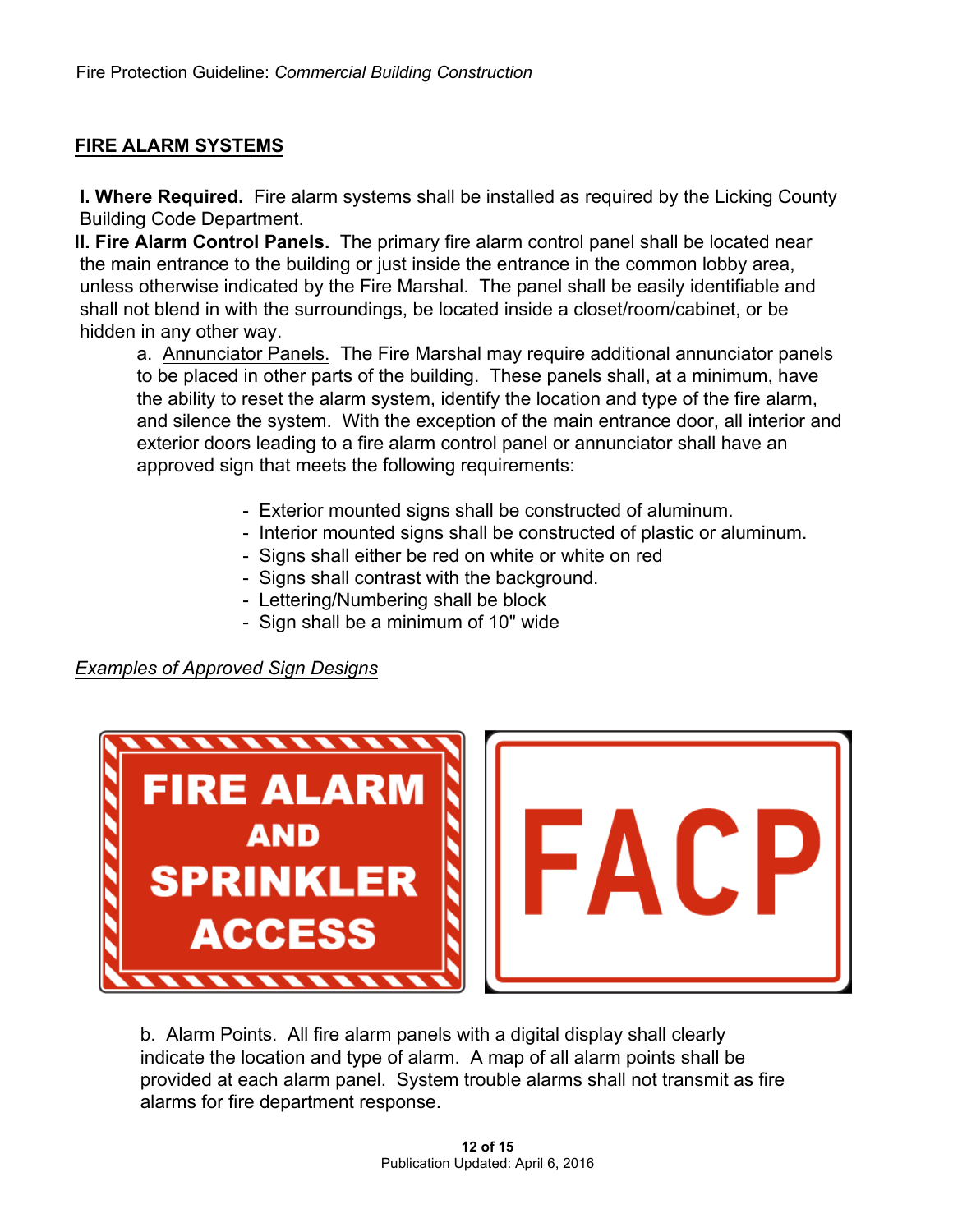#### c. Identification.

i. Systems using device addresses shall have a list of all alarm points and their locations posted at each alarm panel/annunciator. Additionally, all alarm devices, such as smoke heads, pull stations, water flow switches, heat sensors, etc., shall have their respective alarm address clearly visible on the device.

ii. When duct detectors are present within the alarm system, the corresponding HVAC unit shall be clearly labeled. The label identifying the unit shall contrast with the background and be legible at least 50 feet away. iii. In addition to the alarm point devices, all annunciator/control panels shall be identified and labeled.





**13 of 15** Publication Updated: April 6, 2016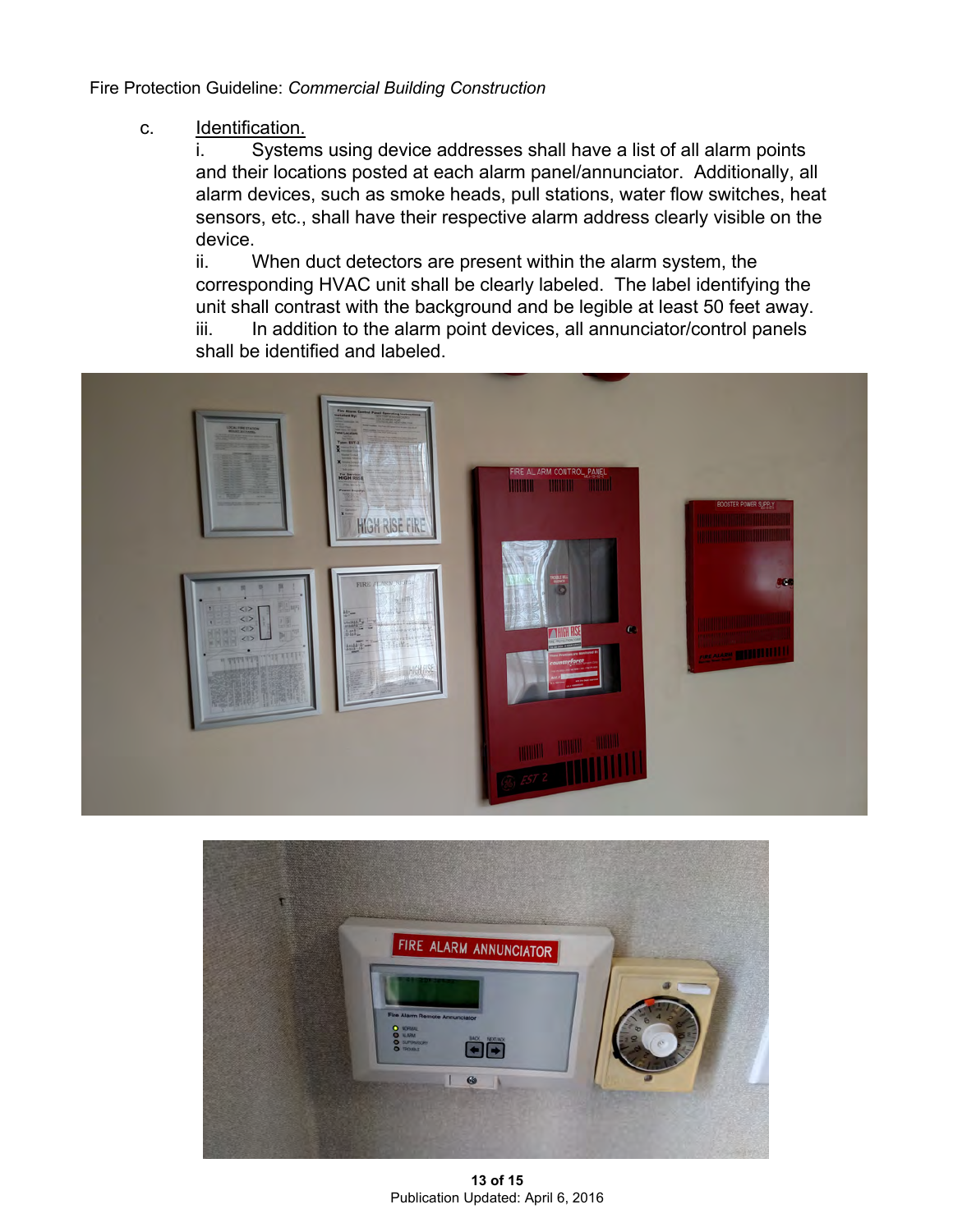Fire Protection Guideline: *Commercial Building Construction*

## **FIRE SPRINKLER SYSTEMS**

**I. Where Required.** Fire sprinkler systems shall be installed as required by the Licking County Building Code Department. The Bureau of Fire Prevention will accept the most current edition of NFPA 13 as the standard for a project, if desired.

**II. Fire Department Connections.** The fire department connection (FDC) shall be installed remotely in a location indicated by the Fire Marshal. This is generally determined by the means of access and proximity to a water supply.

- a. Connection Type. All FDCs shall have a 5" Storz fitting.
- b. Location. The FDC shall be mounted 36" 40" above the finished grade and be clearly visible to approaching fire apparatus. Where locations may prevent the FDC from being immediately visible to approaching fire apparatus, an approved sign shall be installed to direct fire apparatus. The FDC shall be located within 10 feet of a fire hydrant.
- c. Support Area ID. When an FDC does not provide support to the entire building's sprinkler system, may be confused with locations it services, or when the FDC provides support to multiple different locations, an approved sign shall be mounted at or on the FDC indicating the areas that it supports. If more than one (1) FDC is present on the property, all FDCs shall have a sign indicating their support areas. This includes those that protect the entire structure.
- d. Protection. Any remote FDC that the Fire Marshal feels may be struck by an outside force, such as that of a vehicle or machine, shall have impact protection installed per Section 312 of the OFC.
- e. Color. Any galvanized piping on the exterior of a structure servicing an FDC shall be painted OSHA Safety Red with oil-based paint, unless otherwise approved by the Fire Marshal.
- f. Security. Any FDC that is located in an area that is accessible to the public, but may also be in an area that is rarely visited, shall have a Knox Locking 5" Storz FDC Cap installed . This locking cap shall also be installed on all remote FDCs that are not accessible to the public and are greater than 300 feet from the structure that it services. The Fire Marshal has the authority to require a locking cap, even if the above do not apply, if he/she feels that there is a risk of tampering.

### **III. Sprinkler Risers.**

- a. Identification. All sprinkler risers shall have it's ID number/letter permanently affixed to the pipe above the valve. The marking should be a minimum of 4" tall and placed high enough on the riser that it will be visible over any anticipated obstructions at a distance of 50 feet or more. Additionally, the fire alarm system shall be programmed to correspond with this identification, along with all other components that relate to it, such as tamper and flow switches.
- b. Signs. If a sprinkler riser or control valve is located within a room, closet, or any other location that obstructs its visibility, a sign shall be located on each entry door indicating such. For those that are hidden behind walls or particians, an approved sign that is clearly visible shall be placed on the wall indicating its location.